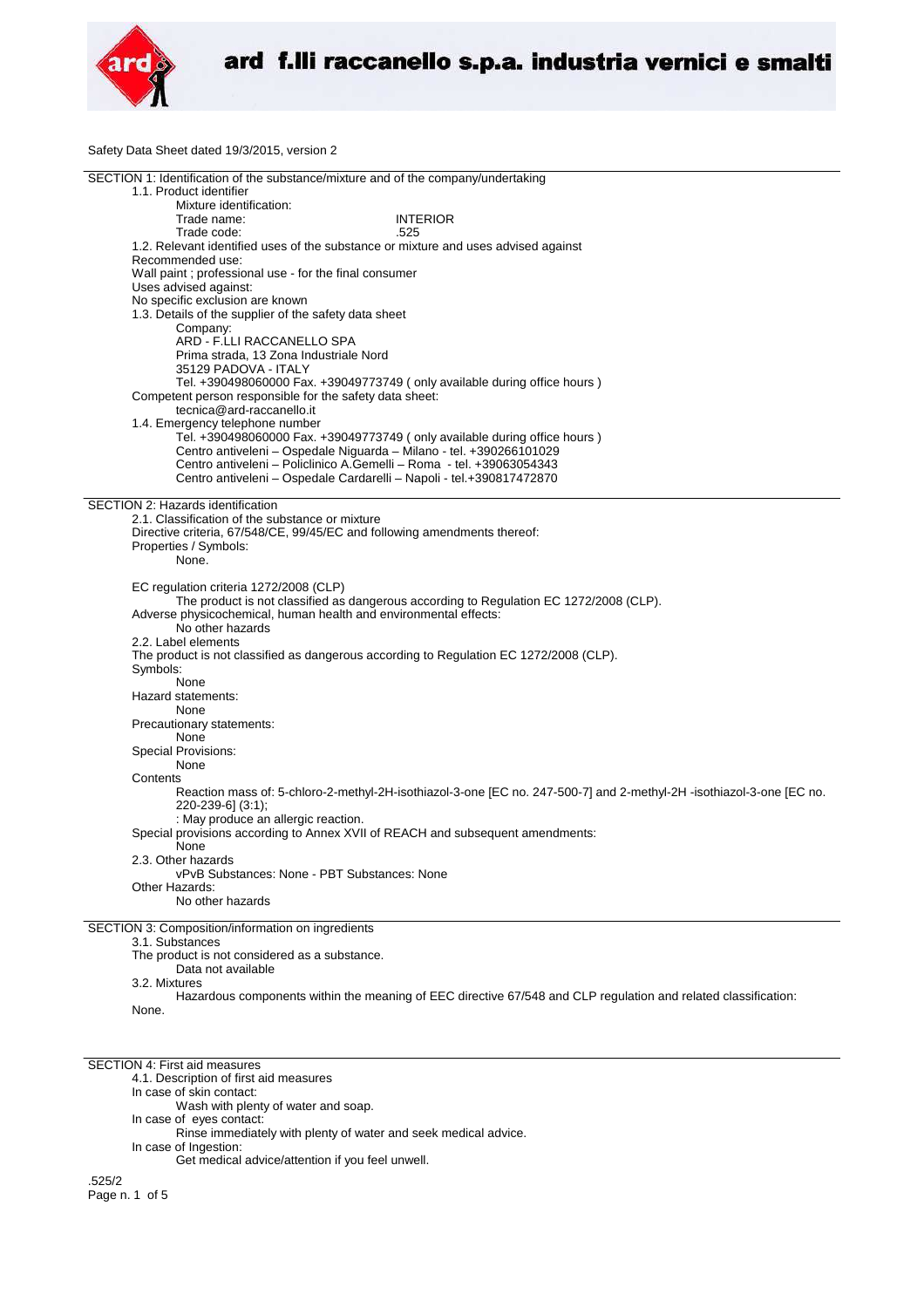| Safety Data Sheet<br>In case of Inhalation:<br>Remove casualty to fresh air and keep warm and at rest.                                                                                          |
|-------------------------------------------------------------------------------------------------------------------------------------------------------------------------------------------------|
| 4.2. Most important symptoms and effects, both acute and delayed<br>No known symptoms to date.<br>4.3. Indication of any immediate medical attention and special treatment needed<br>Treatment: |
| Treat symptomatically.                                                                                                                                                                          |
| <b>SECTION 5: Firefighting measures</b><br>5.1. Extinguishing media                                                                                                                             |
| Suitable extinguishing media:<br>Irrelevant, the product is not flammable.                                                                                                                      |
| Extinguishing media which must not be used for safety reasons:<br>None in particular.                                                                                                           |
| 5.2. Special hazards arising from the substance or mixture<br>May produce toxic fumes of carbon monoxide if burning.                                                                            |
| Do not inhale explosion and combustion gases.<br>5.3. Advice for firefighters                                                                                                                   |
| Use suitable breathing apparatus.                                                                                                                                                               |
| Collect contaminated fire extinguishing water separately. This must not be discharged into drains.                                                                                              |
| <b>SECTION 6: Accidental release measures</b><br>6.1. Personal precautions, protective equipment and emergency procedures                                                                       |
| Wear personal protection equipment.<br>Remove persons to safety.                                                                                                                                |
| See protective measures under point 7 and 8.<br>6.2. Environmental precautions                                                                                                                  |
| Do not allow to enter into soil/subsoil. Do not allow to enter into surface water or drains.<br>Retain contaminated washing water and dispose it.                                               |
| In case of gas escape or of entry into waterways, soil or drains, inform the responsible authorities.<br>6.3. Methods and material for containment and cleaning up                              |
| Suitable material for taking up: absorbing material, organic, sand.                                                                                                                             |
| Wash with plenty of water.<br>6.4. Reference to other sections                                                                                                                                  |
| See also section 8 and 13                                                                                                                                                                       |
| SECTION 7: Handling and storage<br>7.1. Precautions for safe handling                                                                                                                           |
| Avoid contact with skin and eyes.<br>Do not eat or drink while working.                                                                                                                         |
| See also section 8 for recommended protective equipment.<br>7.2. Conditions for safe storage, including any incompatibilities                                                                   |
| Keep away from food, drink and feed.<br>Incompatible materials:                                                                                                                                 |
| None in particular.<br>Instructions as regards storage premises:                                                                                                                                |
| Adequately ventilated premises.                                                                                                                                                                 |
| 7.3. Specific end use(s)<br>None in particular                                                                                                                                                  |
| SECTION 8: Exposure controls/personal protection                                                                                                                                                |
| 8.1. Control parameters<br>Exposure limit(s):                                                                                                                                                   |
| There are not occupational exposure limits in accordance to the EU legislation<br><b>DNEL Values:</b>                                                                                           |
| Data not available<br><b>PNEC Values:</b>                                                                                                                                                       |
| Data not available<br>8.2. Exposure controls                                                                                                                                                    |
| Eye/ face protection:                                                                                                                                                                           |
| Not needed for normal use. Anyway, operate according good working practices.<br>Skin protection                                                                                                 |
| a) protection for hands:<br>One-time gloves.                                                                                                                                                    |
| b) other:<br>No special precaution must be adopted for normal use.                                                                                                                              |
| Respiratory protection:<br>Not needed for normal use.                                                                                                                                           |
| Thermal Hazards:<br>None                                                                                                                                                                        |
| Environmental exposure controls:<br>None                                                                                                                                                        |
| SECTION 9: Physical and chemical properties<br>9.1. Information on basic physical and chemical properties                                                                                       |
| Appearance and colour:<br>Fluid dispersion various colors                                                                                                                                       |
| Odour:<br>Characteristic: slightly acetic<br>Odour threshold:<br>Data not available                                                                                                             |
| .525/2                                                                                                                                                                                          |

Page n. 2 of 5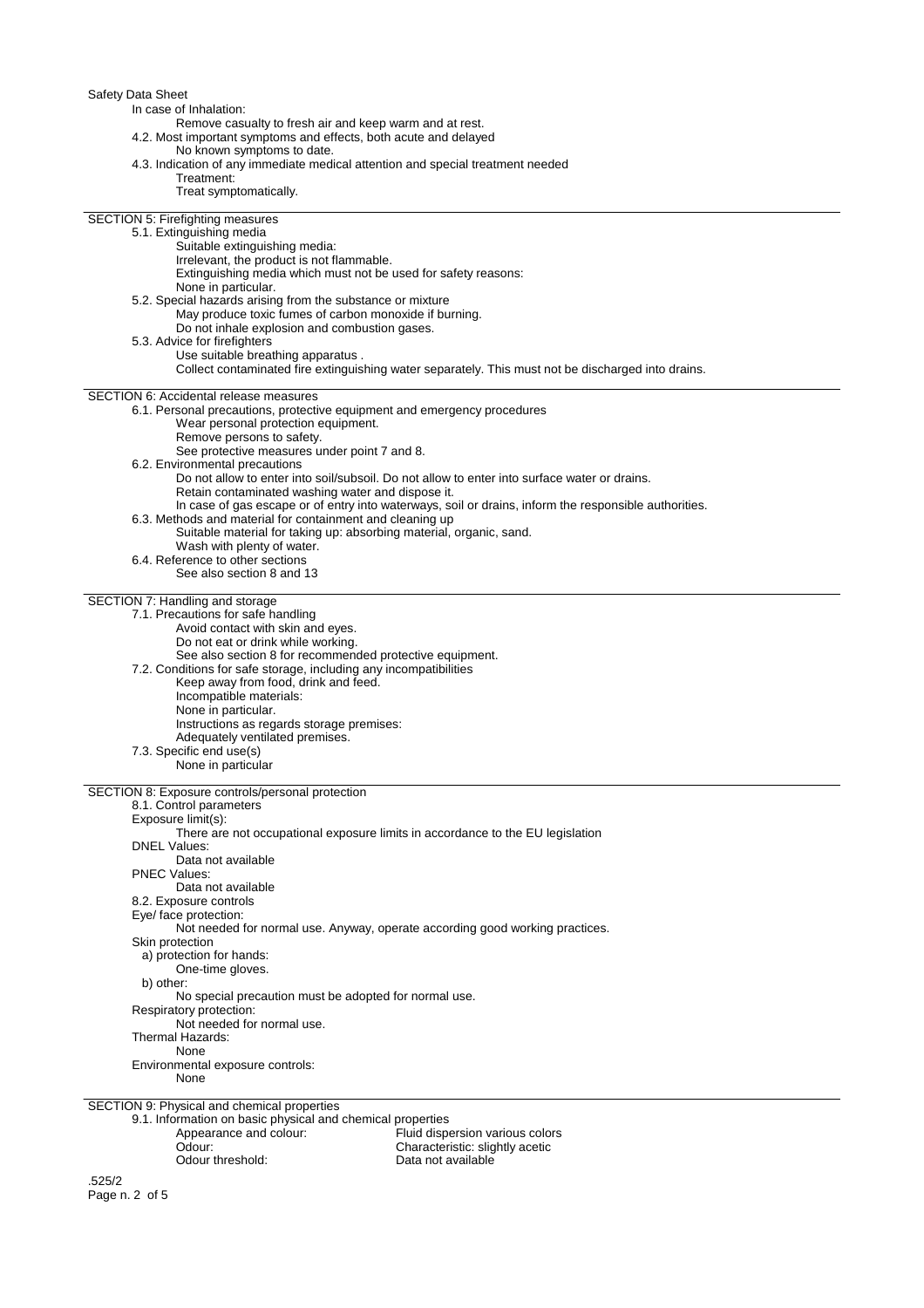| Safety Data Sheet<br>pH:                                                                 | 9.0                                                                                                                       |
|------------------------------------------------------------------------------------------|---------------------------------------------------------------------------------------------------------------------------|
| Melting point / freezing point:                                                          | Data not available                                                                                                        |
| Initial boiling point and boiling range:                                                 | Data not available                                                                                                        |
| Solid/gas flammability:                                                                  | Data not available                                                                                                        |
| Upper/lower flammability or explosive limits:                                            | Data not available                                                                                                        |
| Vapour density:                                                                          | Data not available                                                                                                        |
| Flash point:<br>Evaporation rate:                                                        | Not flammable<br>Data not available                                                                                       |
| Vapour pressure:                                                                         | Data not available                                                                                                        |
| Relative density:                                                                        | 1620 - 1670 g/l a 20°C                                                                                                    |
| Solubility in water:                                                                     | Miscible                                                                                                                  |
| Solubility in oil:                                                                       | Insoluble                                                                                                                 |
| Partition coefficient (n-octanol/water):<br>Auto-ignition temperature:                   | Data not available<br>Data not available                                                                                  |
| Decomposition temperature:                                                               | Data not available                                                                                                        |
| Viscosity:                                                                               | 11500 - 13500 cP 20°C                                                                                                     |
| Explosive properties:                                                                    | Data not available                                                                                                        |
| Oxidizing properties:<br>9.2. Other information                                          | Data not available                                                                                                        |
| Miscibility:                                                                             | Data not available                                                                                                        |
| Fat Solubility:                                                                          | Data not available                                                                                                        |
| Conductivity:                                                                            | Data not available                                                                                                        |
| Substance Groups relevant properties: Data not available                                 |                                                                                                                           |
| Note: The data herein refer to QC when the product was put on the market.                |                                                                                                                           |
| SECTION 10: Stability and reactivity                                                     |                                                                                                                           |
| 10.1. Reactivity                                                                         |                                                                                                                           |
| Stable under normal conditions                                                           |                                                                                                                           |
| 10.2. Chemical stability<br>Stable under normal conditions                               |                                                                                                                           |
| 10.3. Possibility of hazardous reactions                                                 |                                                                                                                           |
| None                                                                                     |                                                                                                                           |
| 10.4. Conditions to avoid                                                                |                                                                                                                           |
| Stable under normal conditions.                                                          |                                                                                                                           |
| 10.5. Incompatible materials                                                             |                                                                                                                           |
| None in particular.<br>10.6. Hazardous decomposition products                            |                                                                                                                           |
| None.                                                                                    |                                                                                                                           |
|                                                                                          |                                                                                                                           |
| SECTION 11: Toxicological information<br>11.1. Information on toxicological effects      |                                                                                                                           |
| Toxicological information of the mixture:                                                |                                                                                                                           |
| Data not available                                                                       |                                                                                                                           |
| Toxicological information of the main substances found in the mixture:                   |                                                                                                                           |
| Data not available                                                                       |                                                                                                                           |
| a) acute toxicity;                                                                       | If not differently specified, the information required in Regulation 453/2010/EC listed below must be considered as N.A.: |
| b) skin corrosion/irritation;                                                            |                                                                                                                           |
| c) serious eye damage/irritation;                                                        |                                                                                                                           |
| d) respiratory or skin sensitisation;                                                    |                                                                                                                           |
| e) germ cell mutagenicity;<br>f) carcinogenicity;                                        |                                                                                                                           |
| q) reproductive toxicity;                                                                |                                                                                                                           |
| h) STOT-single exposure;                                                                 |                                                                                                                           |
| i) STOT-repeated exposure;                                                               |                                                                                                                           |
| i) aspiration hazard.                                                                    |                                                                                                                           |
| SECTION 12: Ecological information                                                       |                                                                                                                           |
| 12.1. Toxicity                                                                           |                                                                                                                           |
|                                                                                          | Adopt good working practices, so that the product is not released into the environment.                                   |
| Data not available                                                                       |                                                                                                                           |
| 12.2. Persistence and degradability<br>Data not available                                |                                                                                                                           |
| 12.3. Bioaccumulative potential                                                          |                                                                                                                           |
| Data not available                                                                       |                                                                                                                           |
| 12.4. Mobility in soil                                                                   |                                                                                                                           |
| Data not available                                                                       |                                                                                                                           |
| 12.5. Results of PBT and vPvB assessment<br>vPvB Substances: None - PBT Substances: None |                                                                                                                           |
| 12.6. Other adverse effects                                                              |                                                                                                                           |
| None                                                                                     |                                                                                                                           |
|                                                                                          |                                                                                                                           |

SECTION 13: Disposal considerations

13.1. Waste treatment methods

Recover if possible. In so doing, comply with the local and national regulations currently in force.

Waste should not be disposed of by release to sewers.

Contaminated packaging thinners and cleaning diluents must be landfilled.

.525/2 Page n. 3 of 5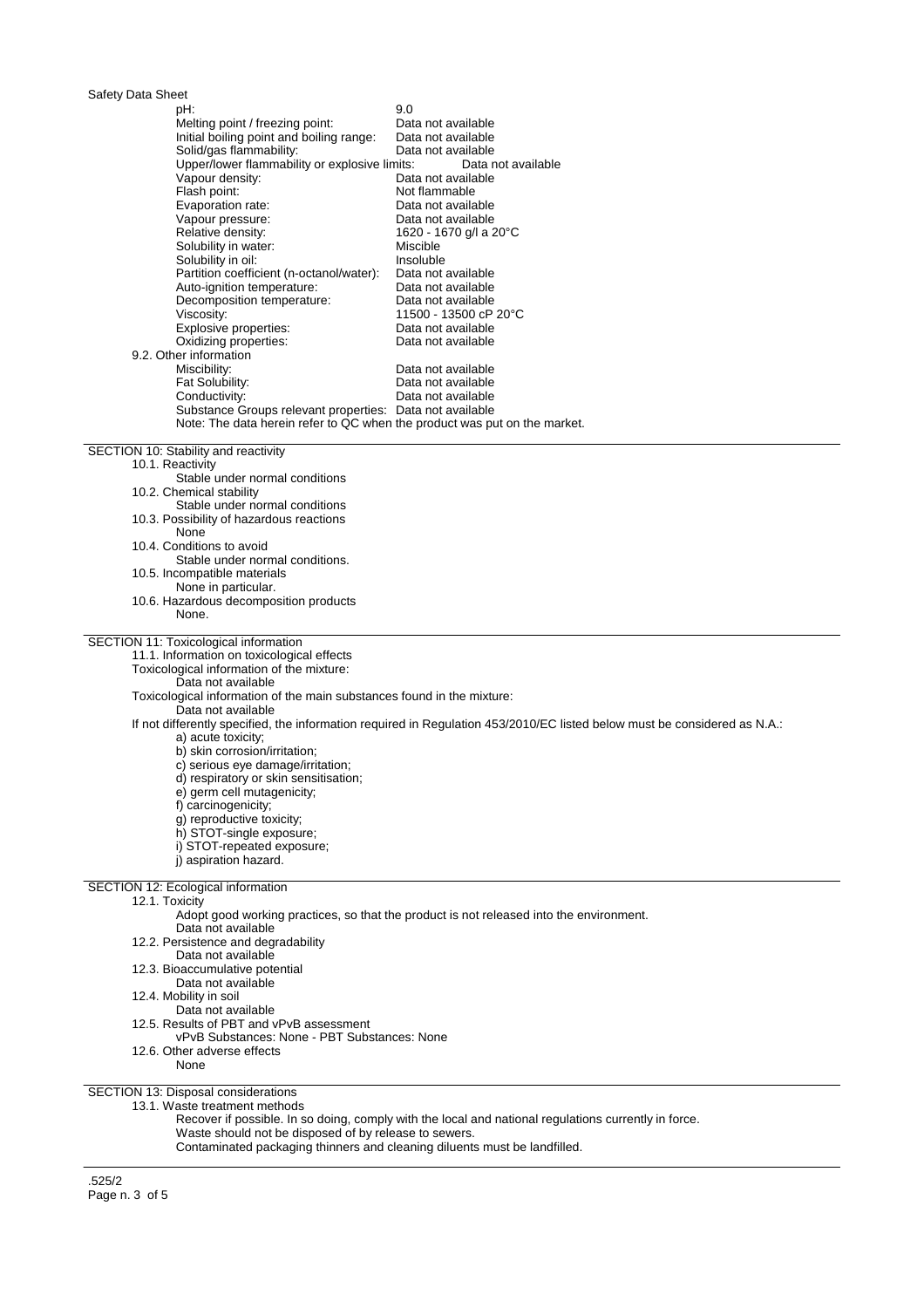Safety Data Sheet

SECTION 14: Transport information

14.1. UN number Not classified as dangerous in the meaning of transport regulations.

14.2. UN proper shipping name

- Data not available
- 14.3. Transport hazard class(es)
- Data not available
- 14.4. Packing group
	- Data not available
- 14.5. Environmental hazards ADR-Enviromental Pollutant: No
	-
	- Data not available
- 14.6. Special precautions for user
	- Data not available
- 14.7. Transport in bulk according to Annex II of MARPOL73/78 and the IBC Code Data not available

SECTION 15: Regulatory information

15.1. Safety, health and environmental regulations/legislation specific for the substance or mixture Dir. 67/548/EEC (Classification, packaging and labelling of dangerous substances). Dir. 99/45/EEC (Classification, packaging and labelling of dangerous preparations). DIR.2004/42/CE. Subcategory a Type BA limit COV 30 g/l. Contained in product < 30 g/l. Regulation (EU) No 528/2012 and subsequent amendments. Dir. 98/24/EC (Risks related to chemical agents at work). Directive 2000/39/CE (Occupational exposure limit values) and subsequent modifications: 2004/37/CE, 2006/15/CE and 2009/161/UE. Dir. 2006/8/EC Regulation (EC) n. 1907/2006 (REACH) Regulation (EC) n. 1272/2008 (CLP) Regulation (EC) n. 790/2009 (ATP 1 CLP) and (EU) n. 758/2013 Regulation (EU) n. 453/2010 (Annex I) Regulation (EU) n. 286/2011 (ATP 2 CLP) Regulation (EU) n. 618/2012 (ATP 3 CLP) Restrictions related to the product or the substances contained according to Annex XVII Regulation (EC) 1907/2006 (REACH) and subsequent modifications: None Where applicable, refer to the following regulatory provisions : 1999/13/EC (VOC directive)

15.2. Chemical safety assessment No

## SECTION 16: Other information

Paragraphs modified from the previous revision:

- SECTION 1: Identification of the substance/mixture and of the company/undertaking
- SECTION 2: Hazards identification

SECTION 4: First aid measures

- SECTION 8: Exposure controls/personal protection
- SECTION 9: Physical and chemical properties
- SECTION 15: Regulatory information

This document was prepared by a competent person who has received appropriate training. Main bibliographic sources:

- The ECHA database on registered substances.
- ESIS- European chemical Substances Information System.
- eChemPortal- the global portal to Information on Chemical Substance.
- GESTIS substance database.
- Insert further consulted bibliography

The information contained herein is based on our state of knowledge at the above-specified date. It refers solely to the product indicated and constitutes no guarantee of particular quality.

It is the duty of the user to ensure that this information is appropriate and complete with respect to the specific use intended. This MSDS cancels and replaces any preceding release.

Safety data Sheet not legally required.

- Legend of acronyms and abbreviations used in the safety data sheet:<br>ADR: European Agreement concerning the Internationa ADR: European Agreement concerning the International Carriage of Dangerous Goods by Road.<br>CAS: Chemical Abstracts Service (division of the American Chemical Society).
	- Chemical Abstracts Service (division of the American Chemical Society).
- CLP: Classification, Labeling, Packaging.<br>
Derived No Fffect Level.
- DNEL:<br>
Derived No Effect Level.<br>
EC50: Median effective concer
	- Median effective concentration expected to produce a certain effect in 50% of test organisms
- ECHA: European Chemicals Agency<br>EINECS: European Inventory of Existin
- EINECS: European Inventory of Existing Commercial Chemical Substances<br>ELINCS: European List of notified Chemical Substances
- European List of notified Chemical Substances
- GHS: Globally Harmonized System of Classification and Labeling of Chemicals.<br>
IATA: International Air Transport Association.
- IATA: International Air Transport Association.<br>IATA-DGR: Dangerous Goods Regulation by the "In
- Dangerous Goods Regulation by the "International Air Transport Association" (IATA).

.525/2